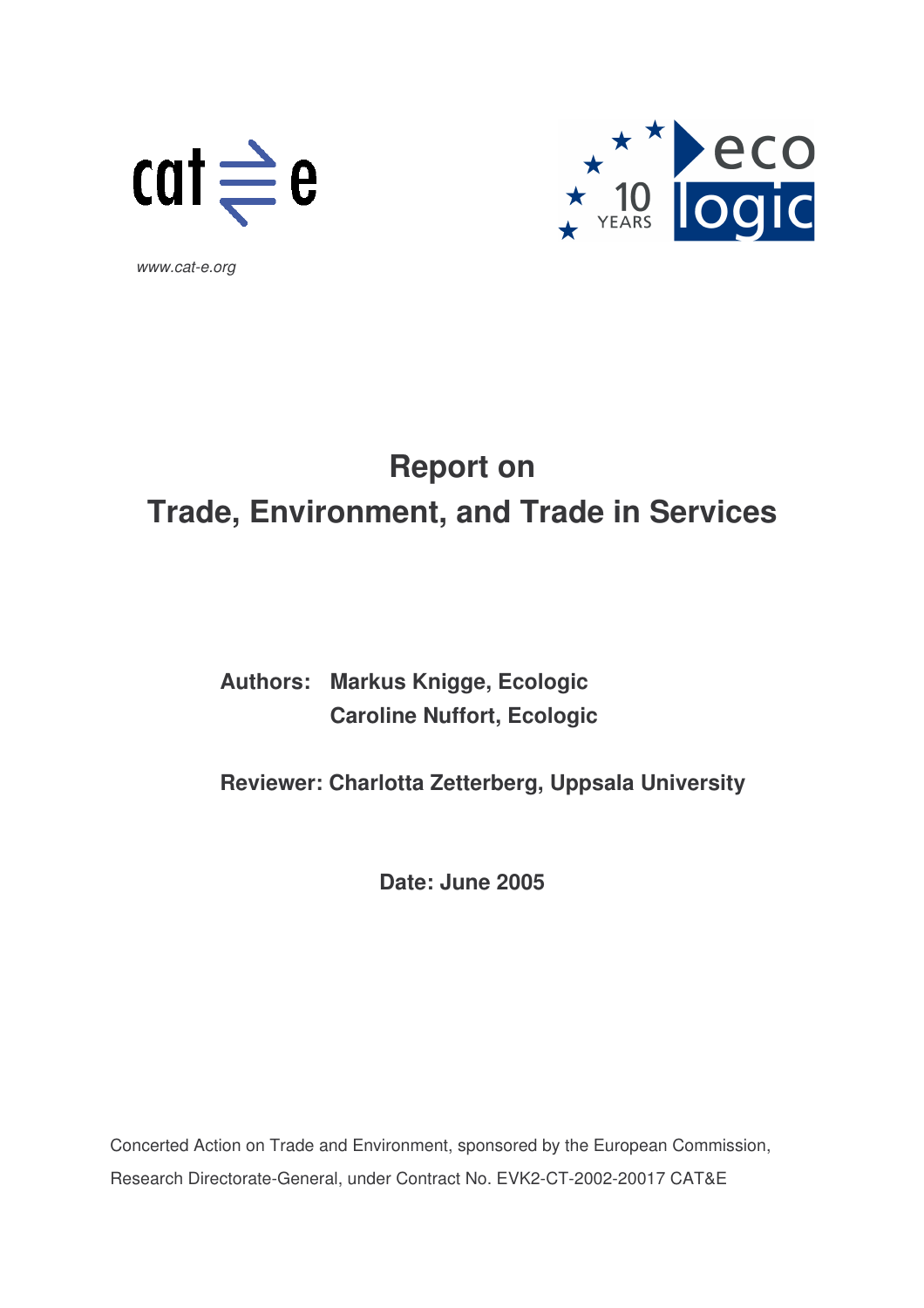

$$
\mathsf{cat} \rightleftharpoons \mathsf{e}
$$

### **Preface**

The Concerted Action on Trade and Environment (CAT&E) is designed to provide an opportunity for the large and growing community of European researchers working on trade and environment issues to meet regularly, to discuss research hypotheses and methods, to review results, and to develop new lines of co-operative research. CAT&E will launch a dialogue with policy makers at all levels. It aims to create a process that can document the progress of research and generate new research impulses in this area. It seeks to advance the resolution of current conflicts between trade and environment.

The information obtained in the course of the Concerted Action is summarised annually in state of the art reports and bibliographies in a fashion that is useful to both researchers and policy makers. These reports serve as input to CAT&E's annual members' meetings and open conferences. To structure the reports and discussions, the following themes have been initially identified (in random order; the theme of the present paper is underlined):

- $\checkmark$  Subsidies
- Government Procurement
- $\checkmark$  Investment
- $\checkmark$  TBT, SPS, and Labelling
- $\checkmark$  Trade and Development
- $\checkmark$  Trade, Environment, and Human Rights
- $\checkmark$  Trade in Commodities
- $\checkmark$  Implementation Procedures
- $\checkmark$  Trade in Services
- $\checkmark$  Intellectual Property Rights
- $\checkmark$  Trade and Multilateral Environmental Agreements
- $\checkmark$  Dispute Settlement
- $\checkmark$  Transparency and Participation
- $\checkmark$  Sustainability Assessment of Trade Agreements
- $\checkmark$  European Trade Policy Development
- $\checkmark$  Trade and Agriculture
- $\checkmark$  Trade, Environment, and Labour
- $\checkmark$  Trade, Environment, and Public Health
- $\checkmark$  Science and Precaution
- $\checkmark$  Trade and Environment in the Architecture of International Governance.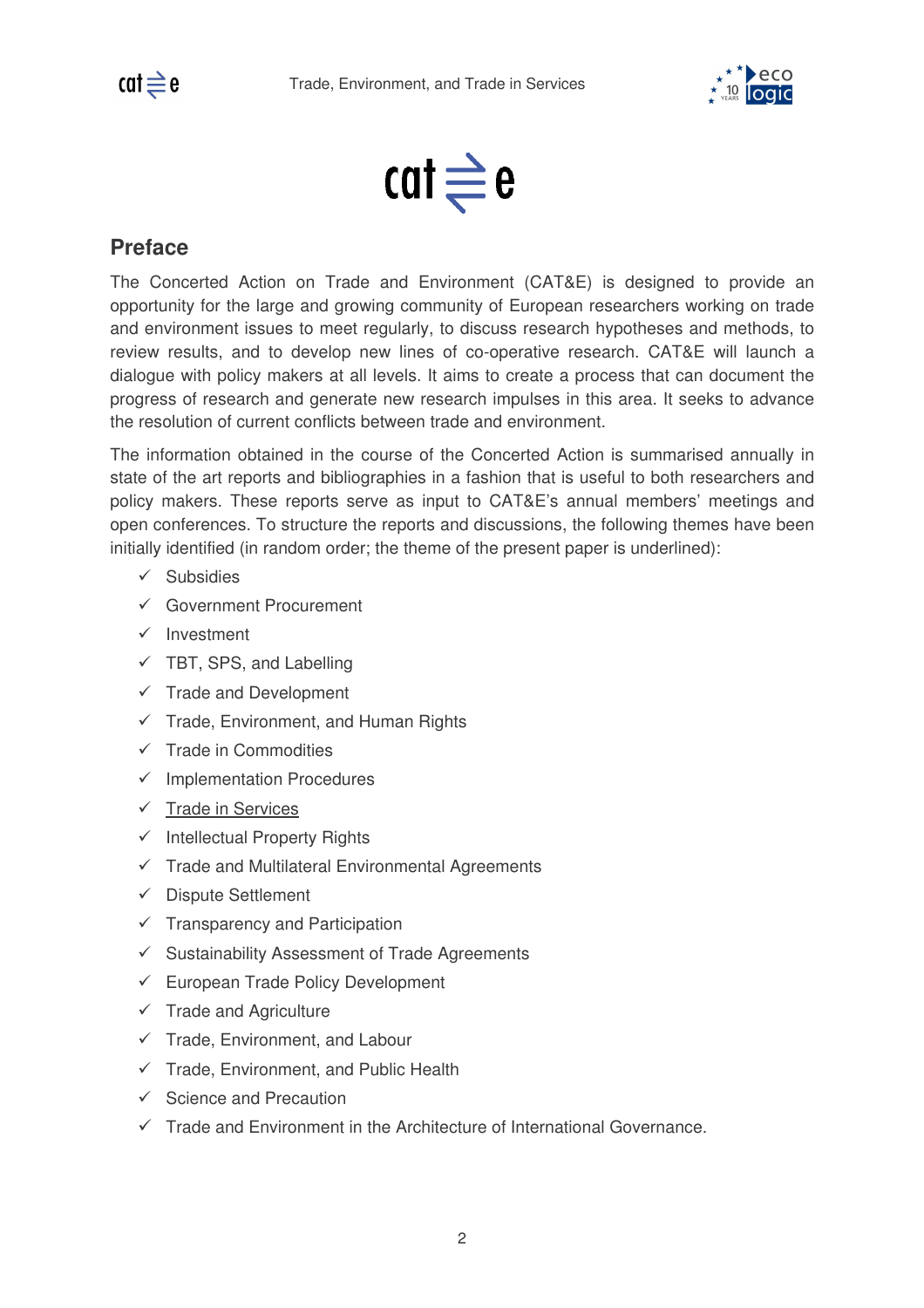

# **Table of Contents**

| 2.3 Bi-lateral negotiation structure and the pace of negotiations 8 |  |
|---------------------------------------------------------------------|--|
|                                                                     |  |
|                                                                     |  |
|                                                                     |  |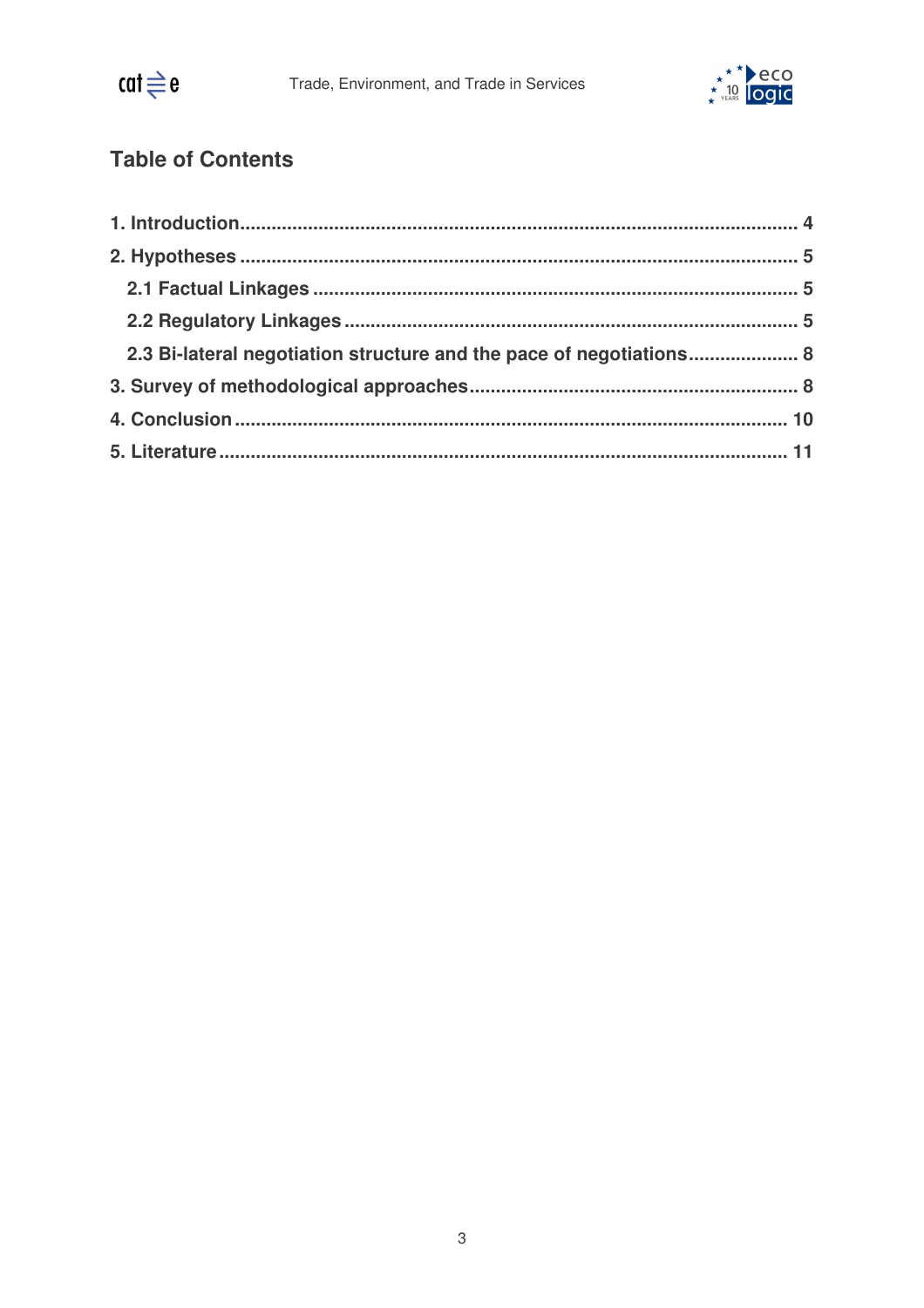

### **1. Introduction**

World-wide trade in services is an area of huge economic significance. Approximately onefifth of total global trade now comes from trade in services, and over the past ten years trade in services has grown at an average of 6% per year to equal US\$1.35 trillion.<sup>1</sup> Needless to say, this qualifies trade in services as "big business", and the environmental impact of this rapid growth in services trade should not be discounted or underestimated.

The Uruguay Round introduced the General Agreement on Trade in Services (GATS) into the WTO system. Although the GATS has a surface resemblance to the General Agreement on Tariffs and Trade (GATT), in practice it is likely to evolve in response to a quite different dynamic. The interests in trade in services are significantly different from those involved in trade in goods, and the institutional structure of the GATS exhibits a number of singularities. Also, services represent a significant arena of environmental concern: On one hand, a number of services might have the potential to contribute to achieve environmental objectives. These services include basic environmental services but also environmental assessment, auditing, research services, or monitoring. On the other hand, many other services, such as transport, tourism, and oil exploration services, have significant negative environmental implications, and it is important to ensure that international market disciplines are in place as the markets for these services become increasingly international. Yet another link is the decrease in policy space for national governments to interfere in the market for environmental purposes once these have been liberalised.

However, the linkages between GATS and the environment have not been systematically explored. Still, as GATS evolves it is to be expected that a fair amount of original research will be undertaken in this area. This state of the art report will briefly summarise the main hypotheses and methodologies used in the research on the interlinkages between GATS and the environment.

In layman's terms, services are known as "anything you can't drop on your foot".<sup>2</sup> In the language of the GATS, services are defined as "any services in any sector except services supplied in the exercise of governmental authority" (Art. I:3(b)). Analysing the relationship between the GATS and the environment, it has to be kept in mind that although 'environmental services' is defined as the only one of the 12 core service sectors under the GATS classification, we will find some services in the other sectors which can be relevant to or regarded substantially as environmental services. In addition, to provide these services, the GATS identifies four different "modes", namely cross-border supply (Art. 1.2a), where services, such as international telephone calls, internet services, or electricity, are supplied from the territory of one Member into the territory of another Member; consumption abroad (Art. 1.2b) allows the supply of services in the territory of one Member to a consumer visiting from another Member; commercial presence (Art. 1.2c) includes the setting up of a business, subsidiary, or branch in the territory of another Member; usually referred to as foreign investment; and movement of natural persons (Art. 1.2d) allows workers from one Member to enter another Member's territory to temporarily provide services for a business.

 $\overline{\phantom{a}}$ <sup>1</sup> Waskow and Vincente, 2001.

<sup>&</sup>lt;sup>2</sup> Friends of the Earth, GATS Primer.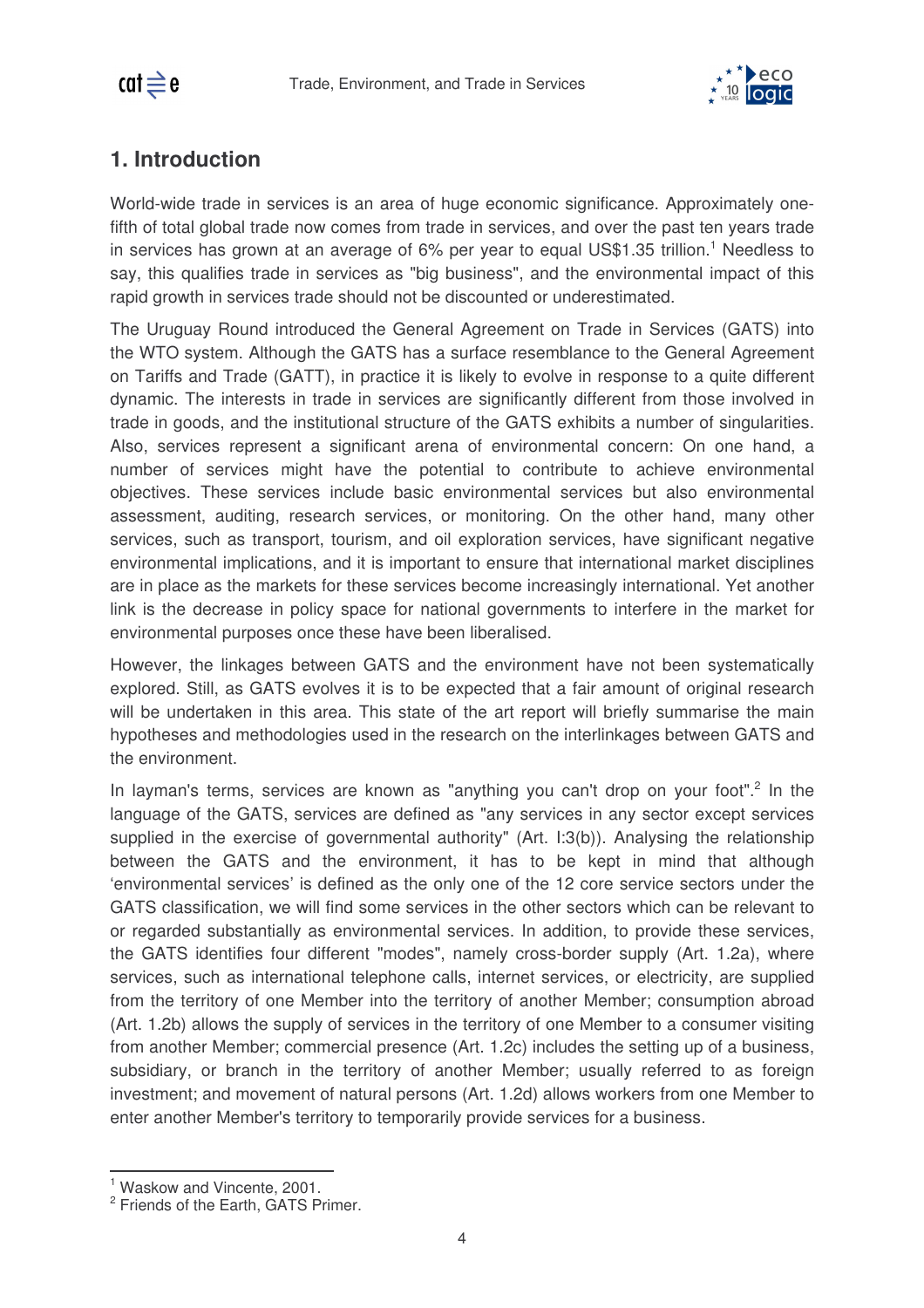

Both the different categories and number of supply modes obviously have an extremely wide reach and therefore considerable potential to affect the environment and the lives of citizens. As a result, there has been a substantial amount of debate surrounding the GATS negotiations, much of which has found civil society organisations in direct opposition to many WTO claims. Numerous allegations have emerged, including threats to democracy, health concerns, and deterioration of services of general interests. The following will structure the hypotheses along factual linkages, regulatory linkages, and the implications stemming from the negotiation process.

### **2. Hypotheses**

#### **2.1 Factual Linkages**

The underlying assumption of liberalisation of trade in goods is that it brings about increased competition, which induces higher quality and lower prices. This is also true for the service sector. A resulting hypothesis is that the liberalisation of services automatically causes an increase in consumption, given the decrease in prices. These effects brought about by changes in the consumption patterns are so called factual linkages. Consequently, critics to the GATS frequently point out the fact that the increasing international consumption of certain environmentally harmful services, such as transport, energy, and tourism services, will contribute to an increased destruction and exhaustion of natural resources.

Another hypothesis, mainly pointed out by those in favour of the GATS, is that the increased trade in services will be beneficial for the environment, given its potential benefits of increased technology exchange, greater efficiency, faster innovation, greater transparency, and predictability. Along that line, the liberalisation of environmental services is often called a "win-win situation", in which the economic benefits of trade liberalisation are enjoyed while sustainable development goals are pursued at the same time. However, opponents argue that the core services of this sectors are "end-of-pipe" services, rather than environmental services which provide *prevention or remediation of environmental damages*. 3

#### **2.2 Regulatory Linkages**

The legal provisions of the GATS agreement harness governments' potential to interfere in the service market. Several GATS obligations apply directly and automatically to all WTO Members for all services. Most importantly, governments are obliged to apply the Most-Favoured-Nation (MFN) Treatment and to introduce certain transparency standards. In addition, there are other obligations that apply only to those services that a country lists in its Schedule of Specific Commitments.<sup>4</sup> The main provisions here are market access (Art. 16) and national treatment (Art. 17). While the GATS leaves flexibility for countries to restrict access by limiting: the number of suppliers, operations or employees in a certain sector; the legal form of the supplier; the value of transactions or assets; or the participation of foreign

 $\overline{a}$  $3$  Waskow and Vincente, 2001.

<sup>4</sup> Specific obligations can be applied "horizontally" (across all service sectors or across all modes of supply), or "vertically" (so that they are only applicable to one service sector or to a specific mode of supply).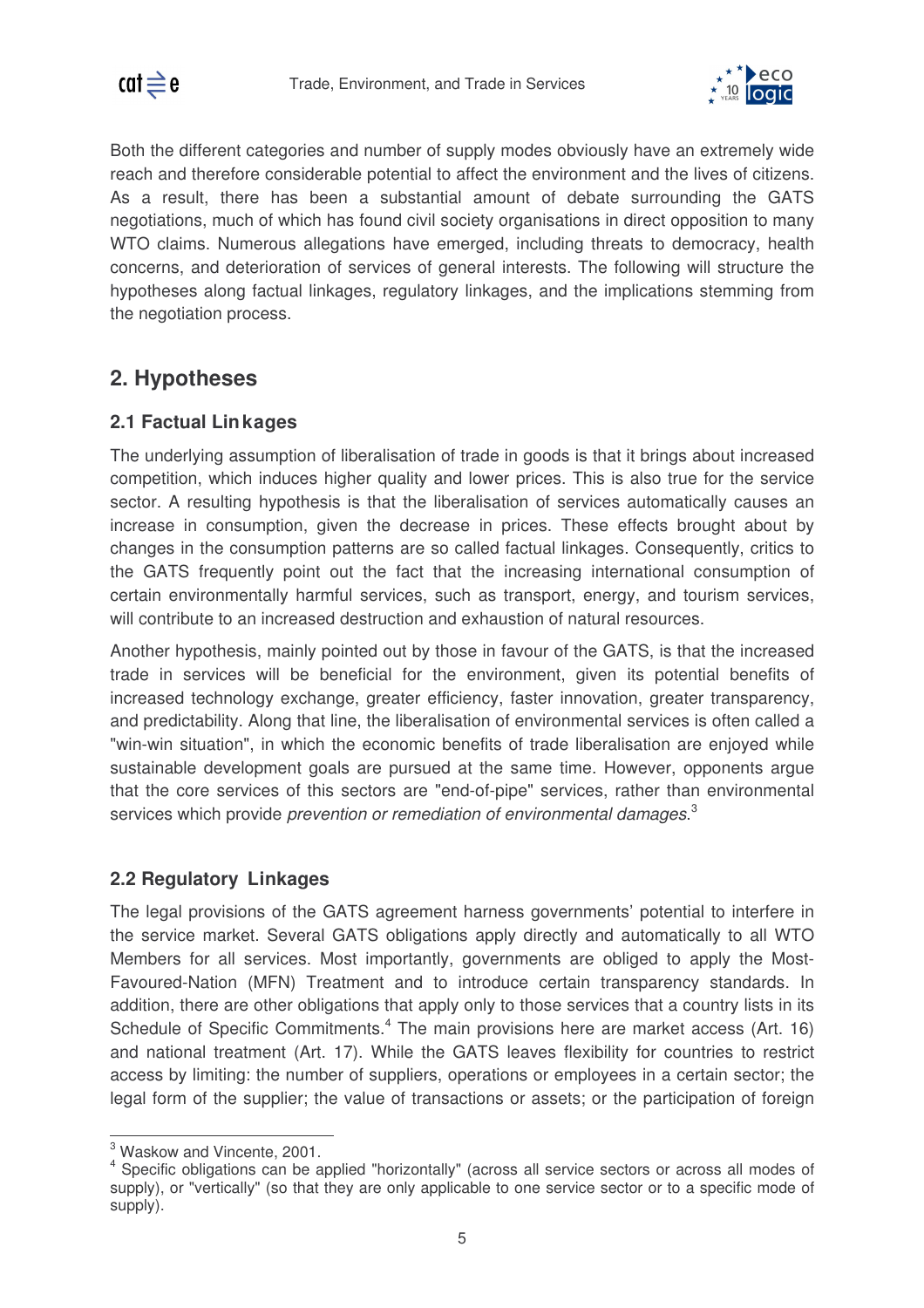

capital<sup>5</sup>, it is often assessed that the GATS have an impact on governments' ability to regulate service sectors within their jurisdiction. These regulatory effects of the GATS include national environmental regulation.<sup>6</sup> The role of regulatory linkages are fundamentally important given that once a government has committed itself under GATS to opening a service sector to foreign competition it is hardly possible to reverse this decision. Regulatory implications on the environment include the following:

- Market Access Rules could potentially inhibit a government's ability to limit the number of service suppliers in a region based on social or conservation concerns.
- The MFN Treatment (Art. II) provision prevents countries from discriminating against trading partners for social or political reasons (i.e. human rights offences or environmentally-unfriendly procedures). This might have major implications for sustainable development concerns.
- From an environmental perspective, the National Treatment (Art. XVII) provision raises many questions. It remains unclear whether GATS would allow for a distinction between "like" and "not like" suppliers based on different environmental implications of the two services or service suppliers. Similarly, there are fears that GATS'explicit prohibition of "de facto" discrimination may further constrain environmental policy choices.
- Domestic Regulation (Art. VI: 4) is one of the most important GATS provisions, which established a number of onerous tests, such as objectivity, transparency, and necessity, which any environmental initiative must pass.<sup>7</sup> These criteria might undermine the effectiveness of the precautionary principle in environmental law and policy by making it increasingly difficult to prove that environmental regulatory efforts are appropriate.
- Conversely to the GATT, the exceptions in the GATS are limited to the protection of human, animal, or plant life or health (Art. XIV (b)), but not to the "the conservation of exhaustible natural resources". Therefore, the GATT ground for exception is open to a broader and more environmentally sensitive interpretation than it is in the GATS.
- Traditionally, environmental services have been conceptualised and defined in quite basic and narrow terms relating to the operation of facilities to provide water and waste treatment services, often by the public sector. In fact, major environmental services were largely provided by the government, because some environmental services may have the characteristics of public goods, which no single firm has an economic incentive to provide. Furthermore, some environmental services may require comprehensive distribution or collection networks and equipment infrastructure, such that the high level of investment required tends to create conditions of natural monopoly. However, over the past decade or so, domestic and international markets for environmental services have begun to emerge. One factor is increased trade in environmental-related equipment and technology, involving associated services. The other factors are the adoption of world-wide environmental

 $\overline{a}$ <sup>5</sup> Consumers International, 2001.

<sup>6</sup> Andrew, 2000.

 $7$  Tarasofsky and Pfahl, 2001.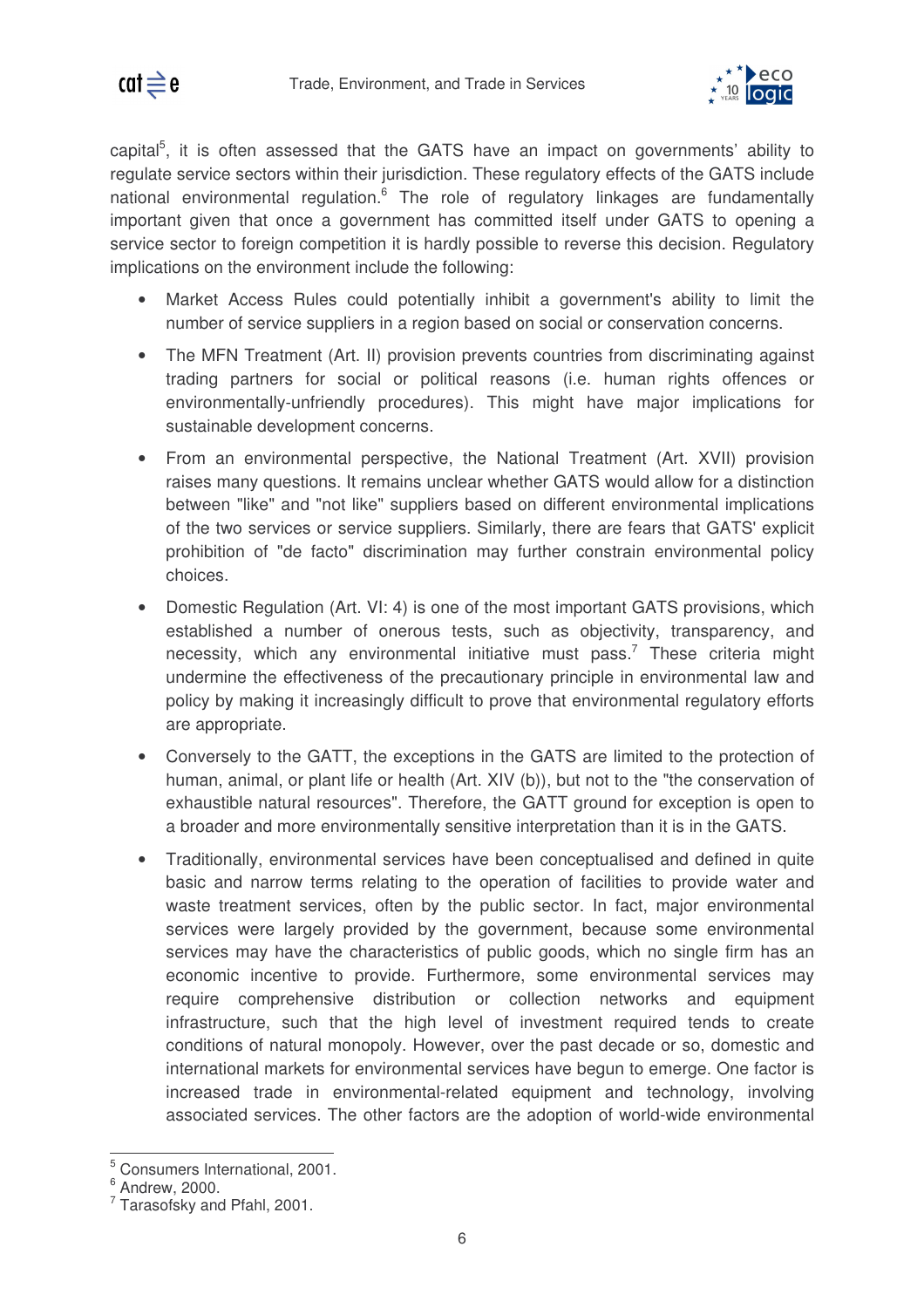

standards, and the decision in many countries to commence domestic privatisation and de-monopolisation of public utilities. At any rate, environmental services are now intrinsic to both the delivery of traditional pollution control and the remediation of clean-up activities and of newer techniques of pollution management, installation of cleaner technologies, and resource management activities<sup>8</sup>.

GATS does not apply to services supplied under governmental authority. Government authority is "neither on a commercial basis nor in competition with one or more service suppliers". Based on an interpretation of the terms in accordance with interpretative standards of public international law, only services which are supplied on a non-profit basis by a pubic monopoly supplier are excluded from the scope of GATS. As mentioned above, many environmental services are supplied on a profitseeking basis, and current policies for the privatisation and liberalisation of environmental services lead to a commercialisation of those services. It is therefore safe to assume that most environmental services of general interest are covered by GATS<sup>9</sup>.

Practically, there has been an increasing demand for a revision of the existing GATS classification (W/120 list) of environmental services (which reflects the traditionally narrow conceptualisation of environmental services). Important and more recent international attempts to define environmental services have been contributed by OECD and the Statistical Office of the European Communities (Eurostat) and by UNCTAD. Both of these definitions are more comprehensive than the W/120 list, and seem to reflect more adequately a modern understanding of environmental services. Consequently, suggestions by WTO Members for new classifications for environmental services have made use of the more comprehensive definitions. For example, the EC's approach closely resembles the OECD/Eurostat classification. *Classification determines the scope of further liberalisation.* By including water services in the sectoral classification of environmental services, the EC indicated its interest in negotiations on liberalising water services<sup>10</sup>.

The underlying hypothesis is that government regulations are needed to achieve sustainable development objectives. Given the transboundary and global scope of environmental issues, developments under GATS (especially, Art. VI and VIl) can be expected to help enhance positive environmental effects and mitigating negative ones by, for example, diffusing best practices, harmonizing standards, and promoting mutual recognition arrangements. However, given the restrictive nature of the GATS on the states' ability to regulate, negative impacts on the environment are also to be expected. Therefore, it seems crucial to seek the right balance between liberalising service markets and establishing effective frameworks for these markets which adequately contributes to the achievement of sustainable development goals.

 $\overline{a}$ 

 $<sup>8</sup>$  OECD, 2000</sup>

<sup>&</sup>lt;sup>9</sup> Krajewski, 2004.

<sup>10</sup> Krajewski, 2004.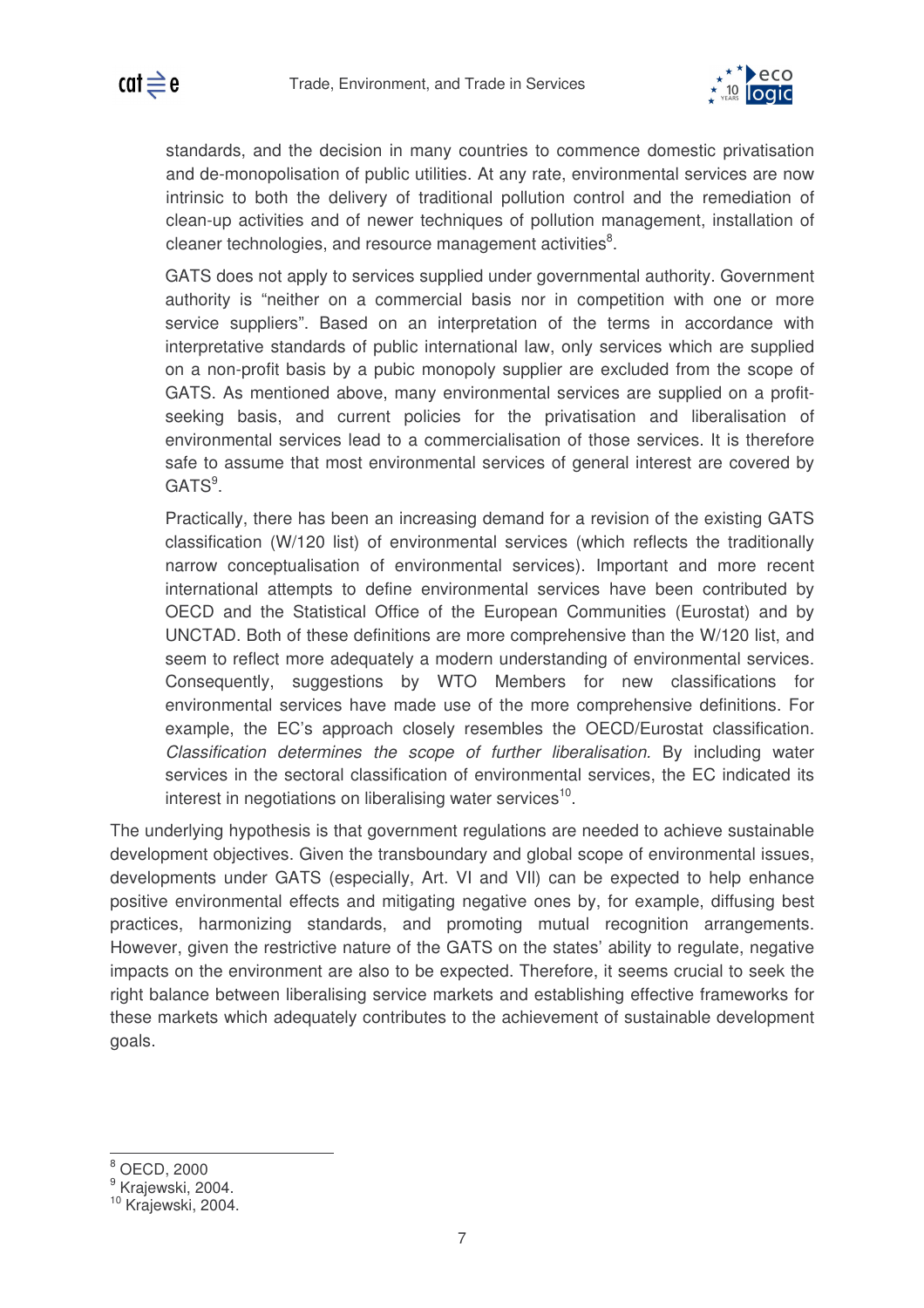

#### **2.3 Bi-lateral negotiation structure and the pace of negotiations**

Another issue of concern is the negotiation structure of the GATS. Since entering into force on January 1<sup>st</sup> 1995, the GATS has asked WTO member countries to embark on negotiations with one another, with the ultimate objective of achieving "progressive liberalisation" of trade in services. The procedure of negotiations is characterised by a bilateral structure, where members make specific requests and offers to other members. Given the bilateral structure, uneven trading partners negotiate with different means and different interests. The underlying hypothesis is that mature economies exert pressure and negotiation power on developing countries to open their service markets to foreign competition. However, there is a general consensus that service liberalisation might only prove to be economically beneficial, and it will not harm the environment if adequate market conditions are in place. As a result, it might happen that countries liberalise their service sectors although market conditions, in terms of transparency, competition, and regulatory institutions, are not in place. Frequently, it is considered dangerous not to achieve higher competition and better service provision through liberalisation and to turn formerly public monopolies in services into private monopolies. However, although often not the most effective, public monopolies in areas of public concerns, such as water, waste, and telecommunication, take sustainable development objectives more into account than profit orientated private monopolies do.

#### **3. Survey of methodological approaches**

There is ample literature on services liberalisation under the GATS. However, the literature focusing on the potential impacts of liberalization of trade in services on environmental policy aims comes mainly from the civil society and is primarily qualitative and speculative. Most of the research on the linkages between the GATS and the environment focus either on the factual or regulatory linkages. There is only limited research done on the negotiations themselves.

Researchers have very different focuses within the **factual linkages**. One of the main distinctions made is the differentiation between service sectors that have clear and direct impact on the environment and others, where only the cumulative impacts on the environment is significant.<sup>11</sup> Another distinction is made between direct and indirect effects, as a number of services, such as engineering, consulting, and banking, have an impact on the environment by facilitating further action of their customers.<sup>12</sup> Moreover, there are scale effects, structural effects, products effects, technology and innovation effects that are analysed and investigated. Given the difficulties linked to the macro analysis of very different sectors, most analysis is done sector-specifically.<sup>13</sup> There is a large amount of ex-ante and ex-post analysis on the impacts of liberalisation in certain service sectors, where changes in economic sectors are linked to changes in environmental indicators. Case studies and

 $\overline{\phantom{a}}$  $11$  Salzman, 1999.

 $12$  Jarreau, 1999.

<sup>&</sup>lt;sup>13</sup> See also Andrew, 2000, pp.32.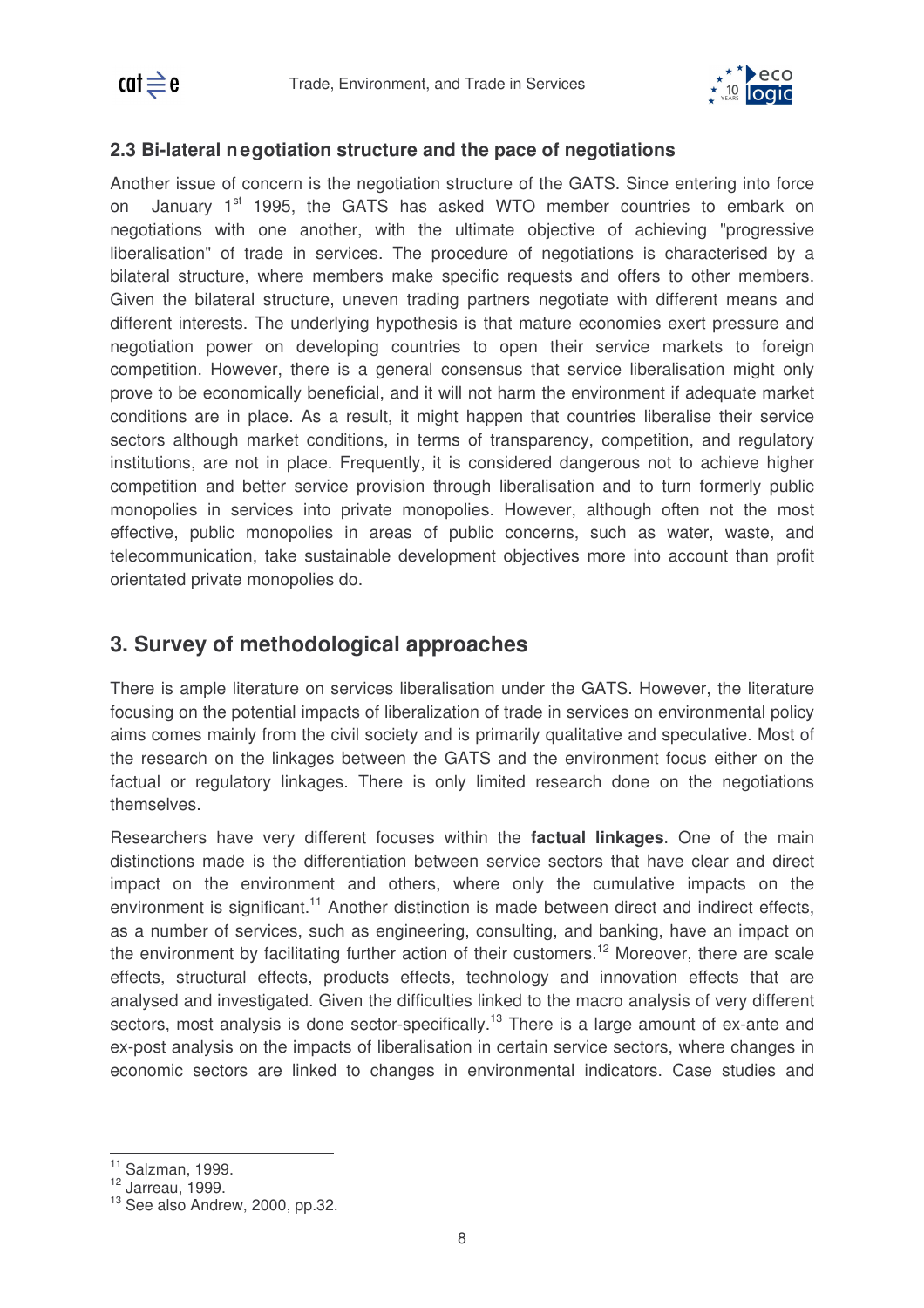

comparative studies cover a whole range of issues, such as water<sup>14</sup> and water supply services<sup>15</sup>, telecommunication<sup>16</sup>, forests<sup>17</sup>, biodiversity<sup>18</sup>, energy<sup>19</sup>, education<sup>20</sup>, or tourism<sup>21</sup>. Methodologies used in these studies range as well from an ex-post analysis to an ex-ante screening, and from scenario building to entire sustainable impact assessments.

With regards to the **regulatory effects** of service liberalisation, most of the documents take a closer look at the remaining legal opportunities to regulate under the GATS regime. The main underlying assumption is that regulatory interference in the market is necessary to achieve sustainable optimal outcomes. This legal analysis is mainly done on an ex-ante basis, given the short amount of time that the GATS has existed and the small amount of relevant WTO jurisprudence. Assessments analyse the GATS' impacts on the right to regulate with regards to environmental and consumer policy<sup>22</sup>, the right to subsidise environmentally friendly services, government procurement, or the ground for exceptions on environmental grounds<sup>23</sup>. Given the GATS's broad coverage, which can include major public services, political and social scientists also look at the issues of democracy and justice<sup>24</sup>. Little research has been carried out so far on the relation between the GATS and other international regimes, such as multilateral environmental agreements. An example of this is the potential conflict resulting from the interrelation between the GATS and the Clean Development Mechanism of the Kyoto Protocol<sup>25</sup>.

Negotiation theory, actor analysis, and also game theory are deemed to be appropriate methodologies for the analysis of the **GATS negotiations proceedings**, with the objective of determining whether the negotiation structure itself undermines the objectives of GATS. For example, Mattoo and Olarreaga (2000) argue that a more explicit and wider application of the principle of reciprocity is needed in order to deliver greater liberalisation and more balanced outcomes. On the other hand, an approach emphasizing reciprocity depends on the negotiators' ability to compare tradeoffs with a common yardstick. Hoekman (1994) notes that previous negotiations over nontariff barriers either utilized some kind of proxy focal point (for example, the value of government procurement in the past), or, when no proxy was available, involved like-minded governments unconcerned about nonsignatory free riders. In those instances where an insufficient number of countries were like-minded and it proved difficult to quantify tradeoffs, little progress was made.<sup>26</sup> In the situation where many complaints about the closed negotiations among unequal partners exist, there is a need for more applied research on the GATS negotiations and how the negotiations could be

 $\overline{\phantom{a}}$ 

<sup>&</sup>lt;sup>14</sup> Hoering, 2001; Gleick et. al., 2002, The European Environmental Bureau (EEB), 2002; Caplan, 2003.

<sup>&</sup>lt;sup>15</sup> Stone and Webster Consultants, 2003.

<sup>16</sup> Consumers International, 2001.

<sup>&</sup>lt;sup>17</sup> Tarasofsky and Pfahl, 2001.

<sup>18</sup> Laurance, 1999.

<sup>19</sup> Botchway, 2001.

<sup>&</sup>lt;sup>20</sup> Larsen, Morris and Martin, 2001.

<sup>&</sup>lt;sup>21</sup> Bendell and Font, 2004.

<sup>22</sup> Consumer International, 2001.

<sup>&</sup>lt;sup>23</sup> Fuchs and Tuerk, 2003.

<sup>&</sup>lt;sup>24</sup> Weltwirtschaft, Ökologie & Entwicklung (WEED), 2001.

<sup>25</sup> Wiser, 2000.

<sup>&</sup>lt;sup>26</sup> Crystal, 2003.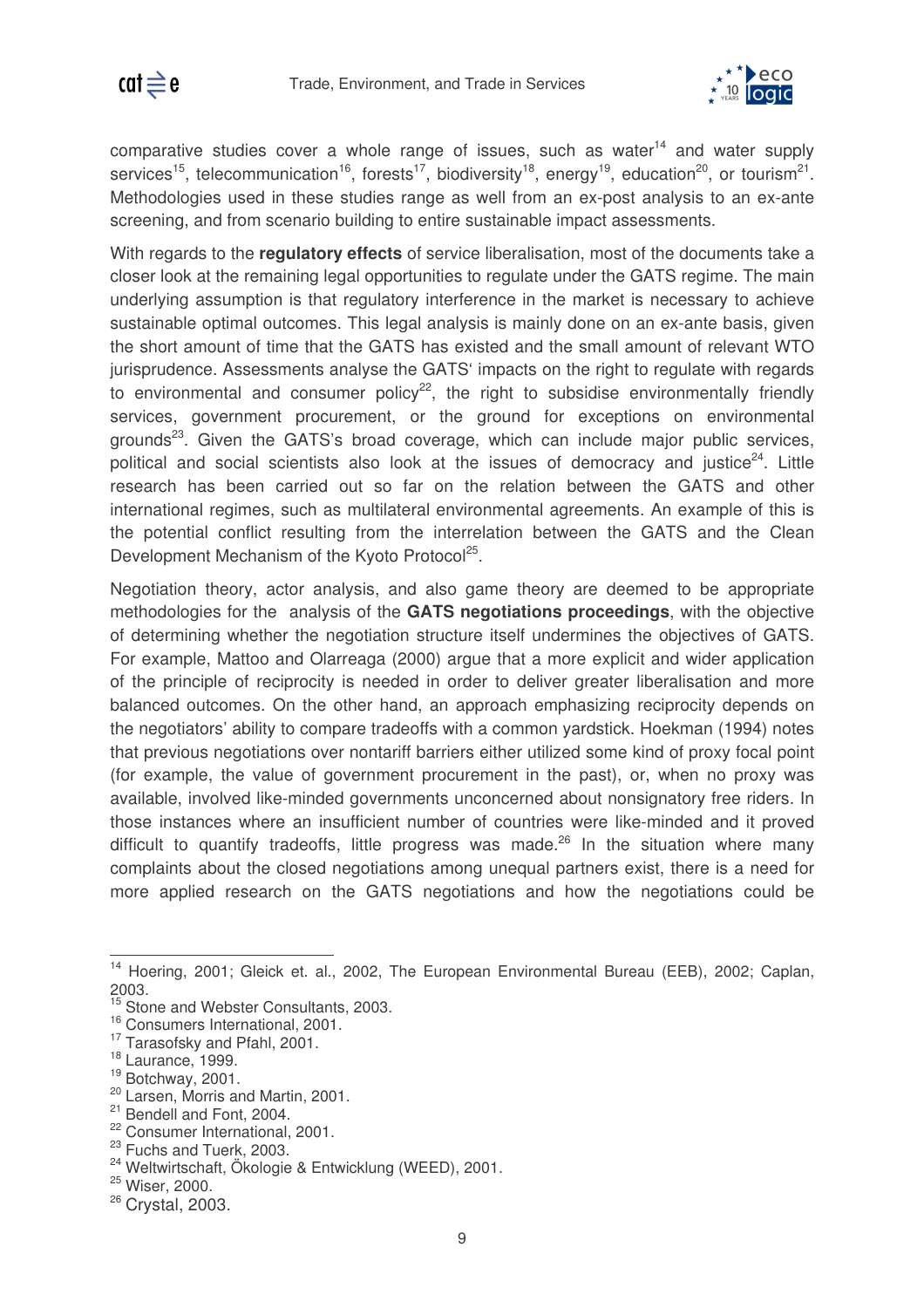

conducted in a way that is more effective for environmental regulation and pursuits through, for example, full transparency or the participation of civil society organisations.

#### **4. Conclusion**

In conclusion, there is ample literature on the GATS and its potential impact on the environment. However, a coherent framework for further research on this topic is missing. Moreover, given the fundamental role of public service and the low likelihood of a GATS concession reversal, it is essential to have a clear understanding of both direct and regulatory effects of the GATS. Yet, the current research basis on service liberalisation does not seem sufficiently robust to provide the kind of support policy makers and negotiators need to ensure that the outcome is desirable from an environmental and sustainable development perspective.

#### **5. Literature**

- Adlung, Rudolph 2002: *Special Presentation: the World Trade Organization on the General Agreement on Trade in Services (GATS)*: WTO, Trade in Services Division.
- Alvarez, Jose E. 2001: "I. Trade and the Environment: Implications for Global Governance: How to Link: Institutional Conundrums of an Expanded Trade Regime." *Widener Law Symposium*, Vol. 7, 1-19.
- Andrew, Dale 2000: *Services Trade Liberalization: Assessing the Environmental Effects*. Paris: OECD Trade Directorate.
- Araya, Monica 2003: *WTO Negotiations on Environmental Goods and Services: Maximizing Opportunities?* New Haven, CT: Yale Center for Environmental Law and Policy.
- Arkell, Julian 2003: *Background paper on GATS issues*. Menorca: International Trade and Services Policy.
- Bauer, Antonie 2001: "Nach der kalifornischen Stromkrise: "Der Wirtschaft droht der Ruin"." *Süddeutsche Zeitung*.
- Bauer, Antonie 2001: "Strom im Überfluss: Doch Kalifornien bezahlt teuer für die Sicherung der Versorgung." *Süddeutsche Zeitung*, 12 November 2001, p. 23.
- BBU-Wasser-Rundbrief 2002: "WTO/GATS-Verhandlungs-dokumente bleiben geheim." *BBU-Wasser-Rundbrief*, Vol. Nr. 684, No. 09 September 2002, 3.
- BBU-Wasser-Rundbrief 2003: "Bundestags-Anhörung zu GATS-Risiken." *BBU-Wasser-Rundbrief*, Vol. Nr.712, No. 26 April 2003.
- BBU-Wasser-Rundbrief 2003: "Wasser als Spielmasse in den GATS-Verhandlungen." *BBU-Wasser-Rundbrief*, Vol. Nr. 712, No. 26 April 2003.
- Bendell, Xavier Font and Jem 2002: *Standards for Sustainable Tourism for the Purpose of Multilateral Trade Negotiations*: World Tourism Organization.
- Bendell, Jem and Xavier Font 2004: "Which Tourism Rules? Green STandards and GATS." *Annals of Tourism Research*, Vol. 31, No. 1, 139-156.
- Bernasconi-Osterwalder, Elisabeth Tuerk and Nathalie 2003: *Water Traded (Draft version)*. Center for International Environmental Law (CIEL) Issue Brief: Center for International Environmental Law (CIEL).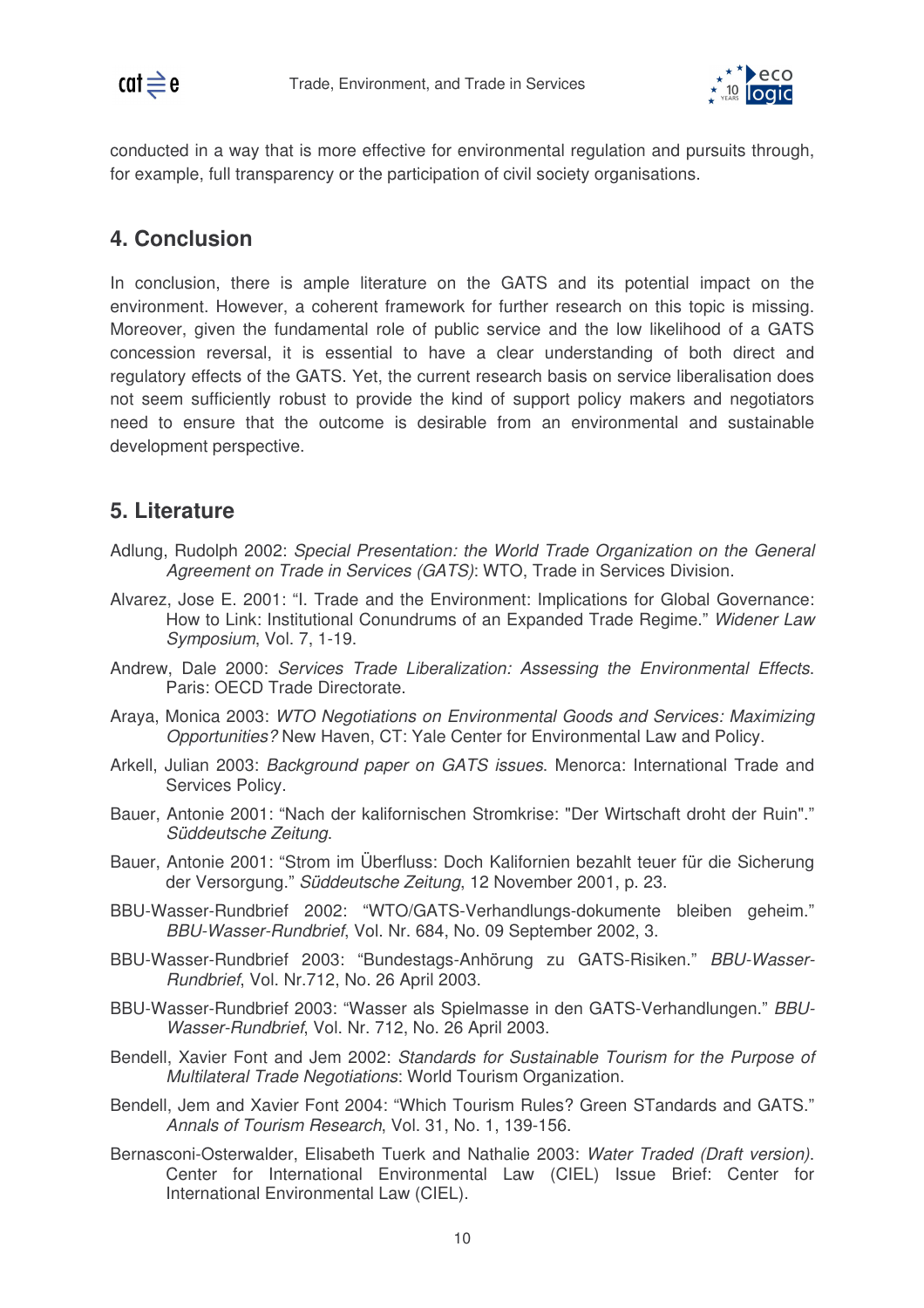



- Botchway, Francis N. 2001: "International Trade Regime and Energy Trade." *Syracuse Journal of International Law and Commerce*, Vol. 28:1.
- Boyle, Stewart 2001: *Dark Days in the Sunshine State*. Tomorrow.
- Bree, Axel 2000: "Free Trade in Waste?" *Touro International Law Review*, Vol. 10, 241-276.
- Breining-Kaufmann, Christine; Rajesh Chadha and L Alan Winters 2003: "The Temporary Movement of Workers - GATS MODE 4," in: L. Alan Winters and Pradeep S. Mehta (eds.): *Bridging the Differences - Analyses of Five issues of the WTO Agenda*, 110 - 147. Jaipur: CUTS Centre for International Trade, Economics & Environment.
- BRIDGES 2000: "WTO Council for Trade in Services sets the Stage for Future Negotiations." *BRIDGES Weekly Trade News Digest*, Vol. Vol. 4, Number 38.
- Bundesministerium für Wirtschaft und Arbeit 2003: *WTO-Diensleistungsverhandlungen*. Berlin: Bundesministerium für Wirtschaft und Arbeit.
- Bundesministerium für Wirtschaft und Arbeit 2002: *WTO-Dienstleistungsverhandlungen: Forderungen an die EU*. Berlin: Bundesministerium für Wirtschaft und Technologie.
- Bundesverbandes der deutschen Gas- und Wasserwirtschaft (BWG) 2003: *Stellungnahme zu Consultation Document "WTO Members' Requests to the EC and its Member States for Improved Market Access for Services"*. Berlin: Bundesverbandes der deutschen Gas- und Wasserwirtschaft (BWG).
- Caplan, Ruth 2003: *Trading Away Our Water - How Trade Agreements Promote Corporate Water Profiteering*. Alliance for Democracy.
- Chada, Dr. Rajesh 2003: *Competitiveness of Service Sectors in South Asia: Role and Implications of GATS*. New Delhi: CUTS Centre for International Trade, Economics & Environment.
- Citizen, Public 2002: *Double Trouble: Thames Water and OMI- two companies Stockton could do without*: Public Citizen.
- Colitt, Raymond 2002: "Brazil's energy crisis sparks reform plan." *Financial Times*, 17 January 2002.
- Commission, European 2000: *Communication from the Commission: Services of General Interest in Europe*. No. COM(2000) 580. Brussels: European Commissions.
- Commission, European 2000: *Issue Group on Services*, 26 September 2000. European Commission Charlemagne Building.
- Commission, European 2003: *Non-paper: Strategy - Competition, Internal Market and the Water Sector*. Brussels: European Commission.
- Commission of the European Communities 2003: Green Paper on Services of General Interest, 21.05.2003, COM(2003)270 final
- Concannon, Tim 2001: *Stealing our Water: Implications of GATS for Global Water Resources*. London: Friends of the Earth Trust.
- Condon, Bradly 2001/2002: "Smoke and Mirrors: a Comparative Analysis of WTO and NAFTA Provisions Affecting the International Expansion of Insurance Firms in North America." *Connecticut Insurance Law Journal*, Vol. 8:97.
- Consumers International 2001: *The General Agreement on Trade in Services: an Impact Assessment by Consumers International*. London: Consumers International.
- Crystal, Jonathan 2003: *Bargaining in the negotiations over liberalising trade in services: power, reciprocity and learning.* Review of International Political Economy 10:3 August 2003: 552-578.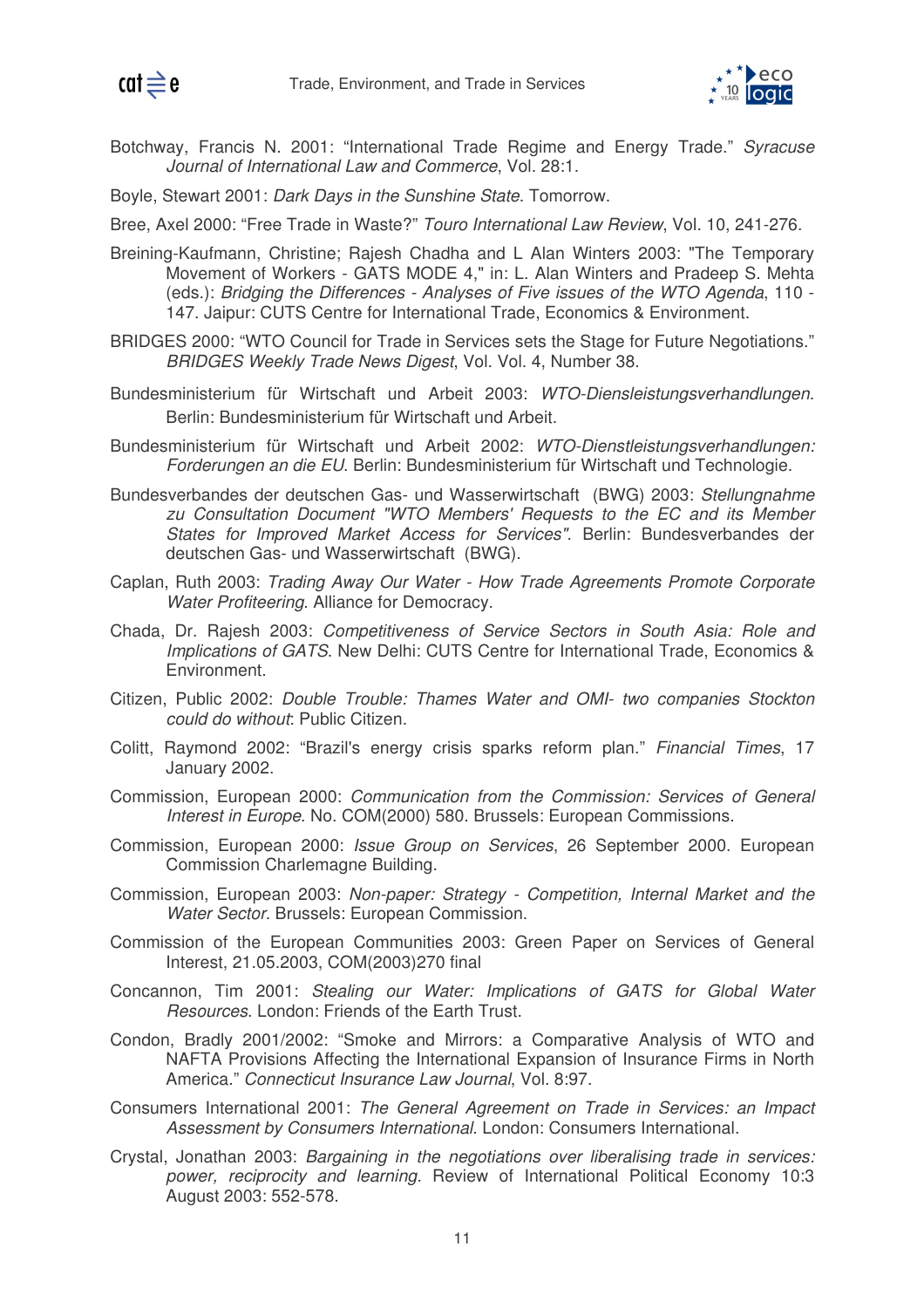



- Earth, Friends of the 2002: *GATS Primer: Understanding the WTO General Agreementon Trade in Services*. London: Friends of the Earth.
- Entwicklung, Bundesministerium für wirtschaftliche Zusammenarbeit und 2003: *Das WTO Dienstleistungsabkommen (GATS) aus entwicklungspolitischer Sicht*.
- European Commission DG Trade 2000: *Discussion Paper: GATS 2000 - Participation of developing countries*. Belgium: EC DG trade.
- European Commission DG Trade 2003: *Stellungnahme des Bundesministerium der deutschen Gas- und Wasserwirtschaft - BGW -, Brüssel/Berlin*: BGW/ EC - DG Trade.
- European Commission DG Trade 2003: "WTO Services: Commission submits draft offer to Council and Parliament - public services fully defended." *Weekly News of the DG Trade of the EU Commission*, Vol. 07/02/2003.
- Fuchs, Peter and Elisabeth Tuerk 2003: *The General Agreement on Trade in Services (GATS) and current GATS-Negotiations*, commissioned by Federal Environmental Agency. Berlin: WEED & CIEL.
- Friedrich Ebert Stiftung and Carnegie Council on Ethics and International Affairs 2003: *Privatization and GATS - A Threat to Development*. Privatization and GATS - A Threat to Development, a focused dialogue. United Nations: Friedrich Ebert Stiftung.
- Fritz, Thomas 2000: "Das Dienstleistungsabkommen der WTO: Der Süden auf dem Abstellgleis?" *Berliner Landesarbeitsgemeinschaft Umwelt und Entwicklung e.V.*, Vol. BLUE 3, No. 21.
- Fritz, Thomas 2003: *Der Zwang zur Privatisierung*. Politische Ökologie.
- GATSwatch.org 2003: *Agissions dans le cadre de la consultation AGCS de la Commission Europeene avant le 10 Janvier 2003*: GATSwatch.org.
- Geiler, Nikolaus 2001: *Liberalisierung der Wasserwirtschaft: Vom Rinderwahnsinn zur "Wasserliberalisierung" und zurück*. punkt.um.
- Gould, Ellen 2003: *Water in the Current Round of WTO Negotiations on Services*. Ottawa: Canadian Centre for Policy Alternatives.
- Hall, Ronnie 2003: "Seattle-by-the-Sea." *Friends of the Earth Europe*, No. May 2003, 9-10.
- Hanley, Sheena 2001: *Commercialisation of Public Servicces - Where to from here?* Education International Quarterly Magazine.
- Hansen, Wenke; Eduard Interwies and R. Andreas Kraemer 2001: "Privatisierungen der Wasserwirtschaft in Europa: Bleibt der Umweltschutz auf der Strecke ?" *Wasserversorgung*, Vol. 142 (2001), No. 8, 563-570.
- Heinrich, Robert 100: *Energie Saftlos in Kalifornien*. punkt.um.
- Heinrich Böll Foundation 2003: *Grab for Water - Global Issue Paper 5*. WTO-Conference in Cancún 2003: Heinrich Böll Foundation,.
- Hoering, Uwe 2001: *Privatisierung im Wassersektor : Entwicklung für transnationale Wasserkonzerne - Lösung der globalen Wasserkrise*. Bonn: WEED (World Economy, Ecology and Development).
- International Centre for Trade and Sustainable Development (ICTSD) 2002: "Liberalising Environmental Services: the Ultimate Win-Win?" *Bridges*, Vol. Year 6 No. 1, p. 7.
- International Trade Centre 2003: *Doha Development Agenda - WTO services negotiations*.
- Jonquieres, Tobias Buck and Guy de 2003: "EU likely to bar talks at Doha on four sectors." *Financial Times*, 5 February 2003, 7.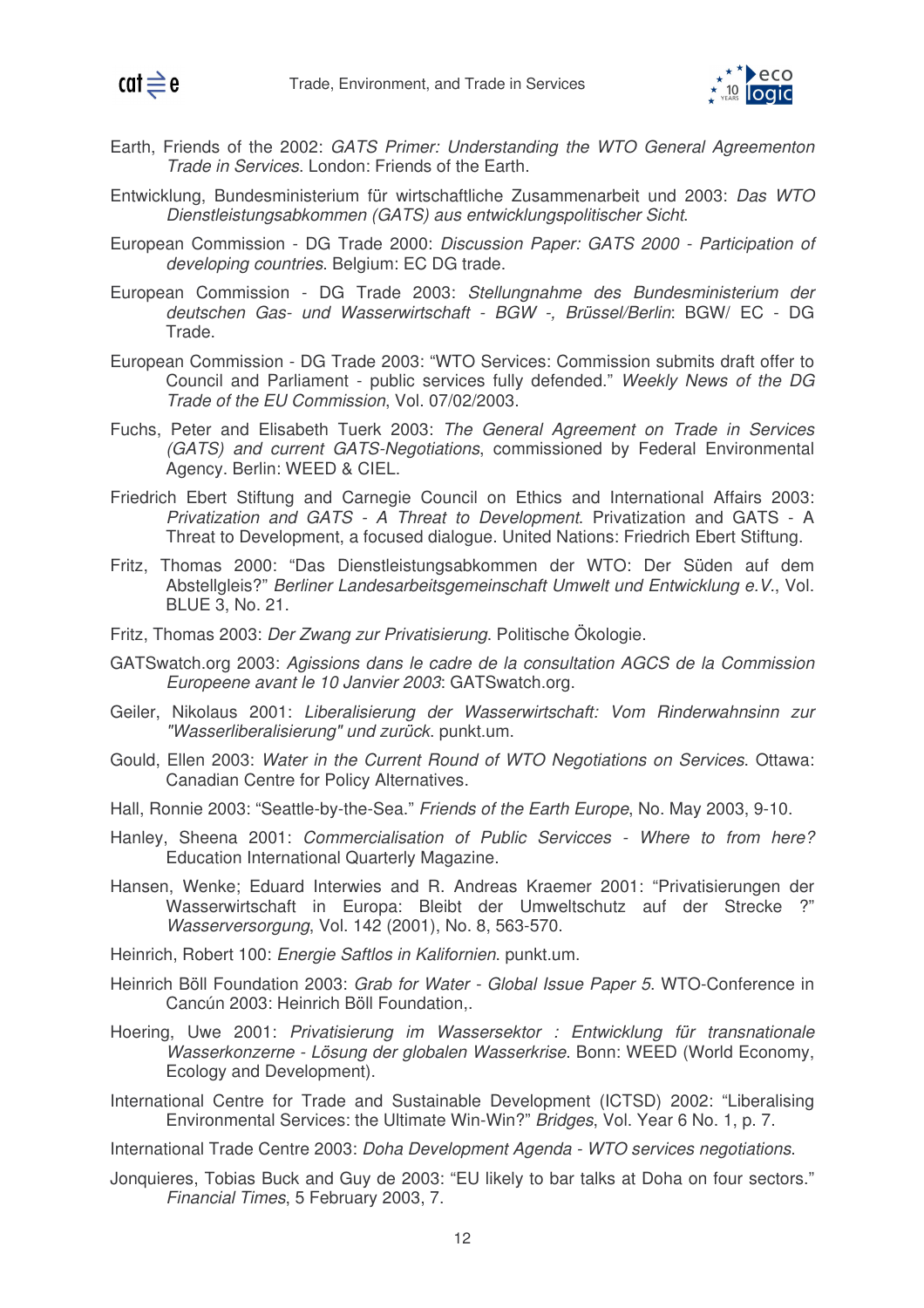



- Kearns, Jason E. 2001: "International Competition Policy and the GATS: a Proposal to Address Market Access Limitations in the Distribution Services Sector." *University of Pennsylvania Journal of International Economic Law*, Vol. 22:285.
- Kelsey, Jane 2003: "Government in Shambles of WTO Negotiations." *Right to Water*, No. 19 January 2003.
- Kendra, Manthan Adhyayan 2003: *Opening the Floodgates: European Commission asks for sweeping opening up of India's service economy*. press release. Press Release.
- Krajewski, Markus 2003: *Public services and trade liberalization: Mapping the legal framework*: King's College London.
- Krajewski, Markus 2004: *Environmental Services of General Interest in the WTO: no love at first sight.* JEEPL 2| 2004.
- Kreutzfeldt, Malte 2003: *German national parliament opposes GATS because it leads to a loss of democracy*. Press Release. Attac Germany.
- Kumbula, Runako 2002: "New WTO Service Negotiations and Implications for Water Privatization in the United States." *Harmonization Alert*, Vol. Vol.2 No.11, No. September-December 2002, 1-7.
- Labour, Federal Chamber of 2002: *Topical themes in the GATS 2000 negotiations*. Vienna: AK Plus- Federal Chamber of Labour.
- Lake, Charles D. 2000: "Review of Key Substantive Agreements: Comments Regarding the General Agreement on Trade in Services." *Law and Policy in International Business*, Vol. 31: 811.
- Lamy, Pascal 2002: *GATS: Pascal Lamy responds to Trade Union concerns on public services (speech)*. http://europa.eu.int/comm/commissioners/lamy/speeches\_articles/.
- Lang, Jeffrey M. 2000: "The First Five Years of the WTO: General Agreement on Trade in Services." *Law and Policy in International Business*, Vol. 31:801.
- Laurance, William F. 1999: *Reflections on the Tropical Deforestation Crisis*. Biological Conservation 91 109-117.
- Lee, Judith A. 2002: "Liberalizing Trade in Services Critical to U.S. Economy." *Washington Legal Foundation Legal Backgrounder*, Vol. 17, No. 45.
- Ling, Sieh Lee Mei 2002: *GATS in WTO after Doha: Issues for Developing Economies in Asia*. Bangkok: University of Malaya, Kuala Lumpur, Malaysia.
- Mashayekhi, Mina 2000: *GATS 2000 Negotiations: Options for Developing Countries*. No. 9. Geneva: South Centre.
- Matto, Aaditya and Marcelo, Olarreaga 2000: *Reciprocity across Modes of Supply in the WTO: A Negotiating Formula.* International Trade. Centre for Economic Policy Research.
- McKinnon, Malcolm 2003: *Liberalising Trade in Services - A new Consultation on the WTO GATS Negotiations*. Department of Trade and Industry (DTI).
- Muller, Mike 2003: "Public-Private Partnership in Water: A South African Perspective on the Global Debate." *Journal of International Development*, Vol. 15, 1115–1125.
- Nankivell, Neville 2001: "Stop the attack on GATS now." *National Post*, 16 May 2001.
- OECD 2000: *Assessing the Environmental Effects of Services Trade Liberalisation: A Methodology.* OECD (Organisation for Economic Co-operation and Development).
- OECD 2000: *Environmental Goods and Services: An Assessment of the Environmental, Economic and Development Benefits of Further Global Trade Liberalisation.* OECD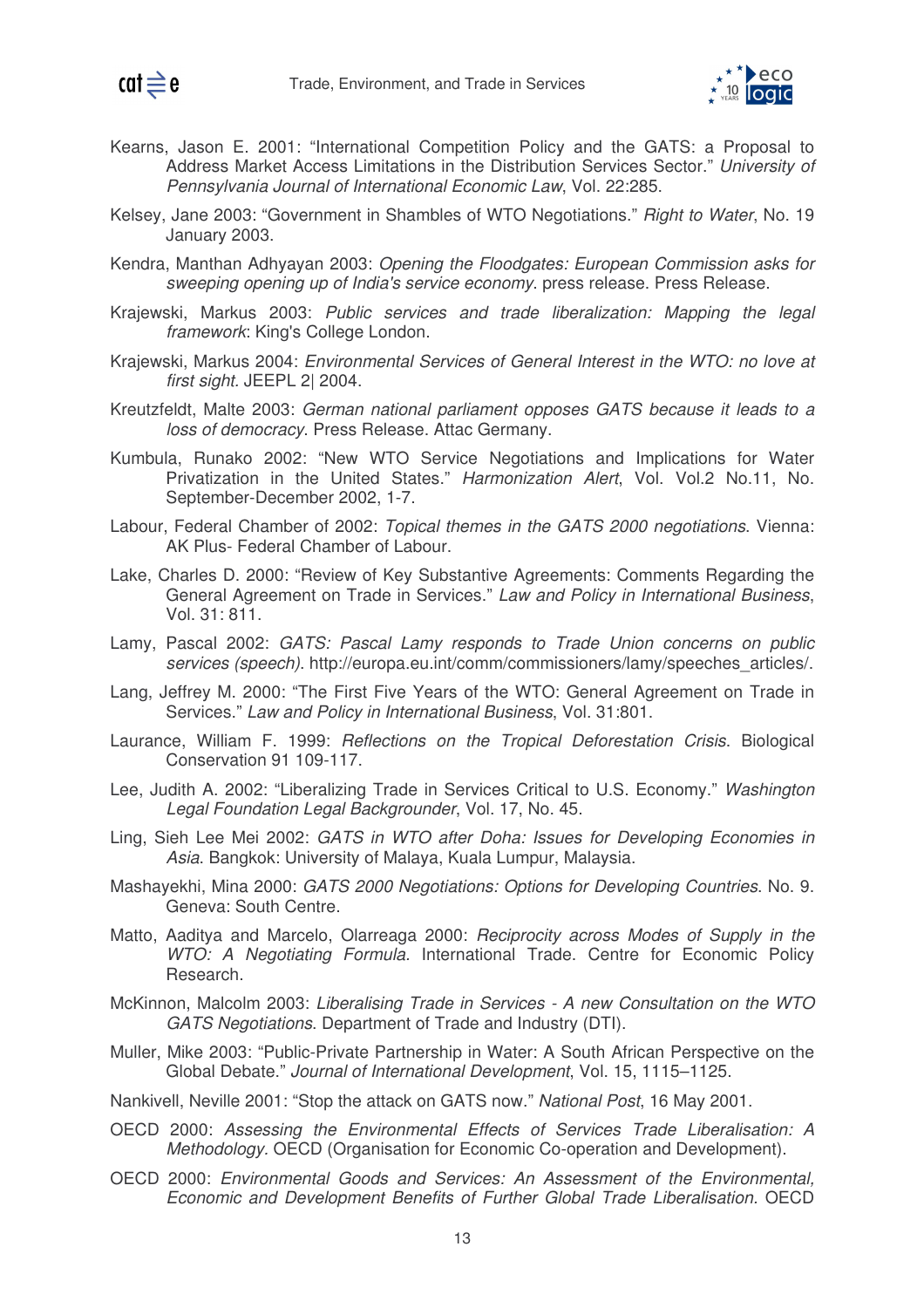

(Organisation for Economic Co-operation and Development).

- OECD 2003: *OECD Statistics on International Trade in Services*. Paris: OECD (Organisation for Economic Co-operation and Development).
- Ostrovksy, Aaron and Robert Speed 2003: "GATS, water and the environment: implications of the General Agreement on Trade in Services for Water Resources". World Wide Fund for Nature (WWF).
- Ott, Erhard 2003: *WTO members' requests to the EC and its members states for improved market access for services (EC-Consultation Document)*. letter to Pascal Lamy. Mitglied des ver.di-Bundesvorstandes. Berlin:.
- Paolo, Vincente and B. Yu III 2001: *Technical Comments on the 16 March 2001 WTO "GATS- Fact and Fiction" Paper*. Washington DC: Friends of the Earth.
- Peet, John 2003: *Private Passions: the private sector has an important role to play in providing water services*. The Economist.
- Peter H. Gleick, Gary Wolff, Elizabeth L. Chalecki, Richard Reyes 2002: *The New Economy of Water: the Risks and Benefits of Globalization and Privatization of Fresh Water*: Pacific Institute.
- Peterson, Luke Eric 2002: "International Investment Rules: is the GATS Campaign Becoming a Red Herring?" *BRIDGES*, Vol. Year 6 No. 3, No. March/April 2002, 17-18.
- Pickering, Jonathan 2003: *GATS, public services and domestic regulation: current issues and implications for local governments in Australia*. Sydney: Public Interest Advocacy Centre (PIAC).
- Polasky, David Tilman and Stephen 2001: *Ecosystem Goods and Services and their Limits: The Roles of Biological Diversity and Management Practices*. St. Paul, MN: University of Minnesota - Department of Ecology, Evolution and Behavior.

Potterstraat, Paulus 2003: "Evian: Corporate Welfare or Water for All?" *Right to Water*.

- Public Services International (PSI) and Education International (EI) 2000: *Great Expectations: the Future of Trade in Services*. Belgium: PSI & EI.
- Raghavan, Chkravarthi 2003: *NGOs ask EU to withdraw water requests in GATS*.
- Salzman, James 1999: "Beyond the Smokestack: Environmental Protection in the Service Economy." *UCLA Law Review*, Vol. 47, No. 411, 411-489.
- Santiago, Charles 2003: *Manufacturing Water Insecurity*: The Southeast Asian Council for Food Security and Fair Trade.
- Schlagheck, Carola 2003: "Global trade in services contested: Opponents in Bundestag could topple new EU proposal on GATS." *Frankfurter Allgemeine Zeitung (english edition)*, 11/04/03, 8.
- Sexton, Sarah 2001: *Doha is Coming: Further Briefing on the GATS*: Attac.
- Sinclair, Scott 2000: *Sequel to Seattle: GATS - How the World Trade Organization's new "services" negotiations threaten democracy*. Ottawa: Canadian Centre for Policy **Alternatives**
- Sinclair, Scott and Jim Grieshaber-Otto 2002: *Facing the Facts: a guide to the GATS debate*. Ottawa: Canadian Centre for Policy Alternatives.
- Smith, Michael A. 2001: *Standardization of service activities relating to drinking water supply and sewerage - Quality criteria of the service and performance indicators*. No. ISO/TMB/TSP 194. Geneva: International Organization for Standardization (ISO).
- Stenzel, Paulette L. 2002: "Why and how the World Trade Organization must promote